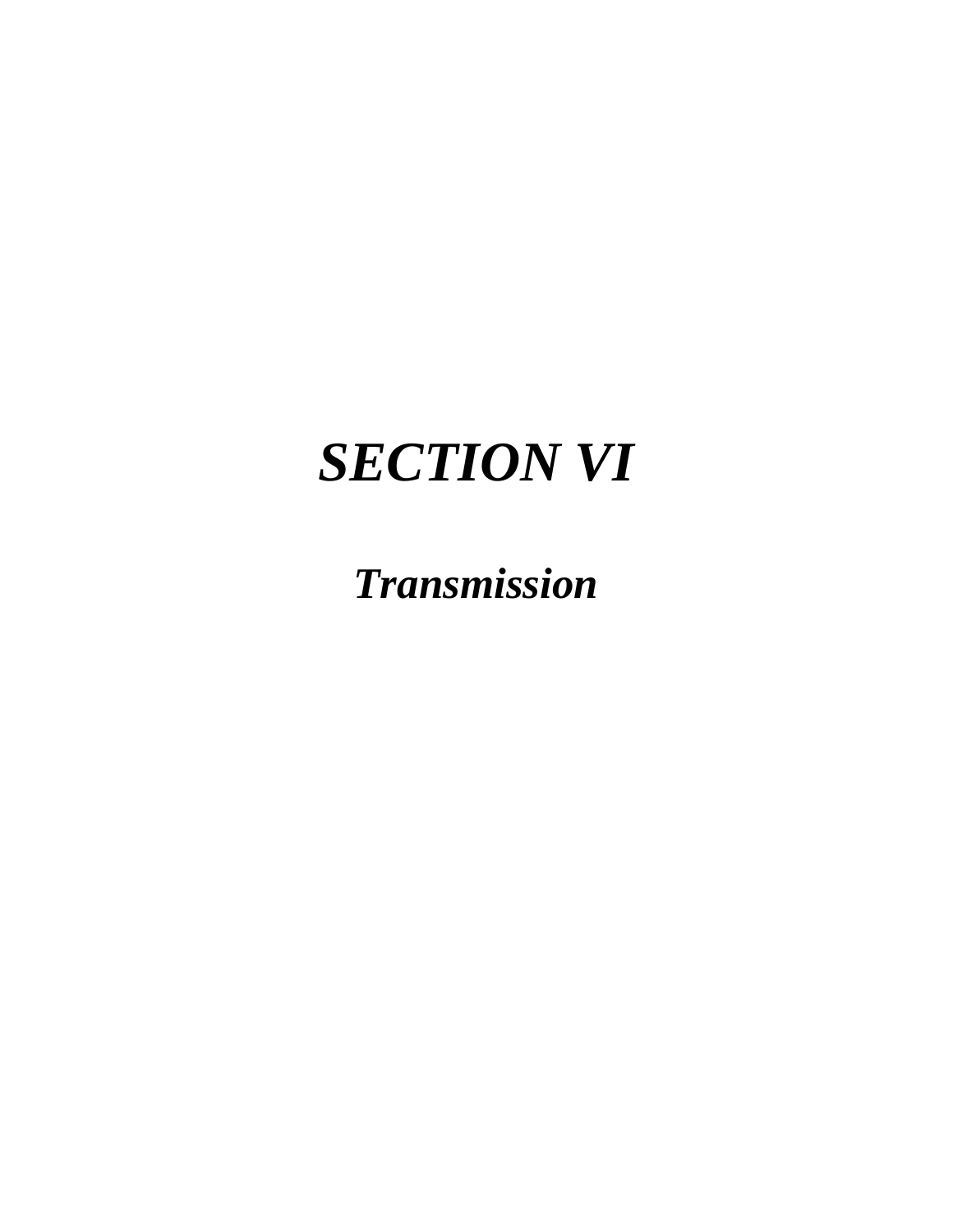## **TRANSMISSION RULES**

### **General Rules**

- 1. Records in extract files must be in ASCII text format with characters being all numeric or upper case alphabetic and must contain complete data. Records with partial data cannot be accepted for the updating of data sent in a prior transmission. When corrections, changes, or additional records are transmitted, previously transmitted records should not be re-transmitted.
- 2. Data in the fields in the extract records with a picture of "9" must be right justified and filled with leading zeros.
- 3. Data in the fields in the extract records with a picture of "A" or "X" must be left justified with trailing spaces (ASCII Hex 20). **Do not include the character '&' in data.**
- 4. Records in extract files must have an end of record delimiter which is a Carriage Return (ASCII Hex 0D) followed by a Line Feed (ASCII Hex 0A). All other fields must be non-delimited.
- 5. Listed below are the directory or folder naming standards for the creation of extracts. SDEUPL - To contain records created by the student management software to be uploaded to the State
- 6. Each transmission activity is considered a batch (file), composed of the header record, a varying number of extract records and a trailer record. All types of extract records can be sent in a batch (file). Listed below is the file naming convention to be used for files to be sent to the State.

District Number - 3 digits Last digit of Year - 1 digit \*Only the last digit for the year Month File was Created - 2 digits Day File was Created - 2 digits Data Type (R or S) R – Regular data from the Student Management Software S – Data from the D&A (special education) software Sequence Number for the day Filename extension of EIS

\*\*NOTE: When the file is zipped up to be sent to the State, the filename remains the same, the extension is changed to ZIP

(For example: A file from Lake County containing all types of R (regular data) which is created on November 29, 2000 would be named **48001129R01.EIS.** The header record would also include this file name. After the file is zipped the filename would be **48001129R01.ZIP.** If another transmission is sent later on the same day, this would be the second batch. The file name would be **48001129R02.EIS**. After the file is zipped the filename would be **48001129R02.ZIP.**

When the data from the D&A or Special Education Software is extracted on the same day, the filename would be *48001129S01.EIS (Special Education uses an S instead of R)*. After the file is zipped the filename would be *48001129S01.ZIP*. If another transmission is sent later on the same day, this would be the second batch from the Special Education Software. The filename would be *48001129S02.EIS*. After the file is zipped the filename would be *48001129S02.ZIP*. The sequence number for Special Education Data transmissions would start with 01 and be numbered sequentially also.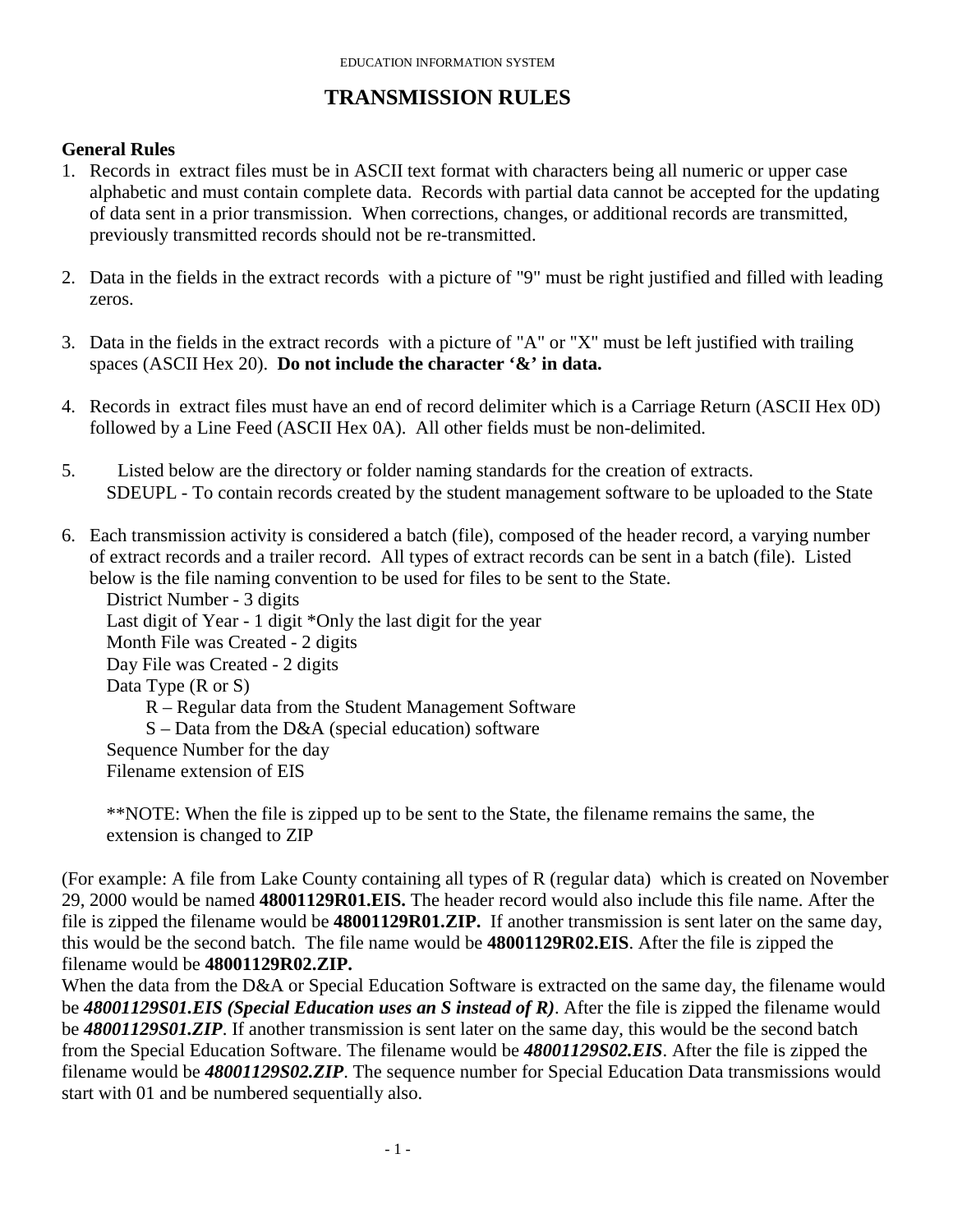## **TRANSMISSION RULES**

- 7. The last record of each transmission batch to the State must be a trailer record.
- 8. Each transmission batch (file) must stand alone and is composed of:
	- a. A header record.
	- b. One or more types of records to be transmitted to the State. c. A trailer record (transmission control totals).
- 9. For each transmission batch sent, the district should:
	- a. Clear SDEUPL directory.
	- b. Create the header record in SDEUPL.
	- c. Create all of the records in SDEUPL.
	- d. Copy records from SDEUPL into a directory for upload. Name the directory the same as the name in the Header Record.
	- e. ZIP the file.
	- f. Upload the zipped file to SDE.
	- g. Print the receipt confirmation message from SDE.
	- h. If successfully received, back up a copy of the directory that was transmitted.
	- i. Archive the data in the student management software.
	- j. If data must be resent at a later time, the contents saved in "Item h" can be used.
- 11. District must reconcile the Transmission Balancing Report.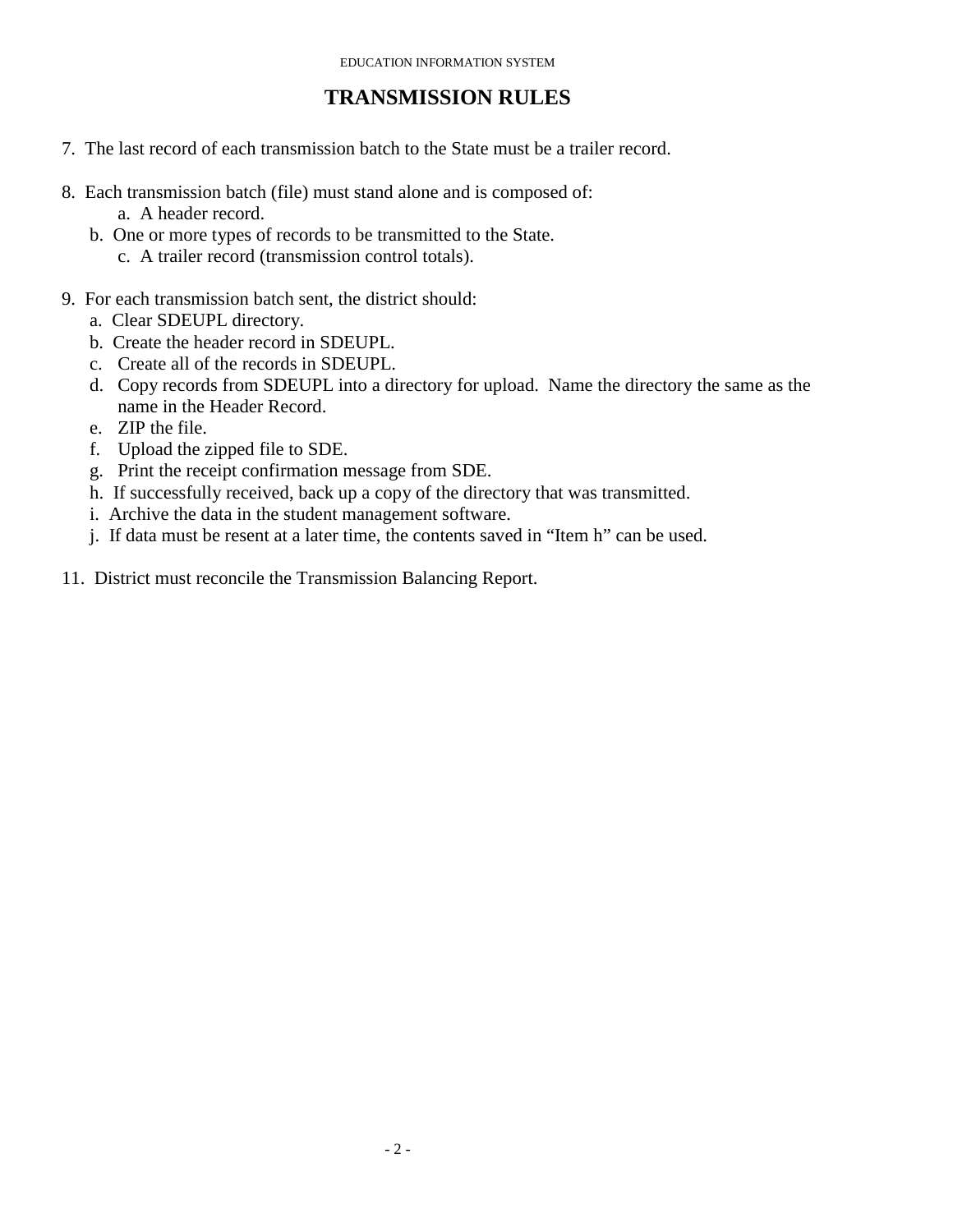#### **EDUCATION INFORMATION SYSTEM**

#### **TRANSMISSION/REPORT CUTOFF SCHEDULE08/07/00**

**Any extract may be transmitted at any time. Transmit on or before the following times:**

| <b>PRE</b>                                                                                                                        | P1                                                                                                                                                                         | P <sub>2</sub>                       | P <sub>3</sub>                       | P <sub>4</sub>                       | <b>P5</b>                                                                                                                                                    | <b>P6</b>                            | P7                                   | <b>P8</b>                            | <b>CALENDAR</b>                                                                                                                                                                              | <b>P9</b>                            | EOY                                                                                             | <b>SUM</b>                    |
|-----------------------------------------------------------------------------------------------------------------------------------|----------------------------------------------------------------------------------------------------------------------------------------------------------------------------|--------------------------------------|--------------------------------------|--------------------------------------|--------------------------------------------------------------------------------------------------------------------------------------------------------------|--------------------------------------|--------------------------------------|--------------------------------------|----------------------------------------------------------------------------------------------------------------------------------------------------------------------------------------------|--------------------------------------|-------------------------------------------------------------------------------------------------|-------------------------------|
|                                                                                                                                   | Period 1                                                                                                                                                                   | Period 2                             | Period 3                             | Period 4                             | Period 5                                                                                                                                                     | Period 6                             | Period 7                             | Period 8                             |                                                                                                                                                                                              | Period 9<br>$\star\star$             | <b>EOY</b>                                                                                      | <b>Summer Session</b>         |
| District / School                                                                                                                 |                                                                                                                                                                            |                                      |                                      |                                      |                                                                                                                                                              |                                      |                                      |                                      |                                                                                                                                                                                              |                                      |                                                                                                 |                               |
| Instructional<br>Programs<br>(School<br>Calendar),<br>Report Periods,<br>and School Days<br>Any new or<br>changed<br>information  |                                                                                                                                                                            | Any new or<br>changed<br>information | Any new or<br>changed<br>information | Any new or<br>changed<br>information | Any new or<br>changed<br>information                                                                                                                         | Any new or<br>changed<br>information | Any new or<br>changed<br>information | Any new or<br>changed<br>information | 200 Day<br>Accountability<br>Calendar and<br>Events for Each<br>Different Calendar<br>for Next Year,<br>Instructional<br>Programs (School<br>Calendar), Any<br>new or changed<br>information | Any new or<br>changed<br>information | Any new or<br>changed<br>information                                                            |                               |
| <b>Student</b>                                                                                                                    |                                                                                                                                                                            |                                      |                                      |                                      |                                                                                                                                                              |                                      |                                      |                                      |                                                                                                                                                                                              |                                      |                                                                                                 |                               |
| Student<br>(Demographics)<br>Classification,<br>Student<br>Instructional<br>Grade,<br>Enrollment,<br>Withdrawals,<br>Disciplinary | Attendance, Funding<br>Status, Student Std Day,<br>Student Class Assignment,<br>SE Student,<br>SE Instructional Grade,<br>SE Options,<br>Any new or changed<br>information | Any new or<br>changed<br>information | Any new or<br>changed<br>information | Any new or<br>changed<br>information | Any new or<br>changed<br>information<br>Second<br>Semester<br>Student<br>Class<br>Assignment<br>(2/1)<br>Any new or<br>changed<br>information                | Any new or<br>changed<br>information | Any new or<br>changed<br>information | Any new or<br>changed<br>information | Any new or<br>changed<br>information                                                                                                                                                         | Any new or<br>changed<br>information | Student End of<br>Service,<br>Student<br>Transportation<br>Any new or<br>changed<br>information | <b>Student End of Service</b> |
| <b>Staff / Classes</b>                                                                                                            |                                                                                                                                                                            |                                      |                                      |                                      |                                                                                                                                                              |                                      |                                      |                                      |                                                                                                                                                                                              |                                      |                                                                                                 |                               |
| Demographics<br>for Staff                                                                                                         | Staff Current Assignment,<br>Staff Class Assignment,<br><b>Staff Grandfather Course.</b><br>Class Section, Class<br>Section Schedule,<br>Any new or changed<br>information | Any new or<br>changed<br>information | Any new or<br>changed<br>information | Any new or<br>changed<br>information | Any new or<br>changed<br>information<br>Second<br>Semester<br><b>Staff Class</b><br>Assignment<br>Class<br>Section,<br>Class<br>Section<br>Schedule<br>(2/1) | Any new or<br>changed<br>information | Any new or<br>changed<br>information | Any new or<br>changed<br>information | Any new or<br>changed<br>information                                                                                                                                                         | Any new or<br>changed<br>information | Any new or<br>changed<br>information                                                            |                               |

\* EXTRACTS due to State Department of Education within 5 days after report-period-end-date.<br>\*\* 9<sup>th</sup> period may be more or less than 20 days.

**Transmittal files received at the State before 8:00 P.M. will be processed that night. Any transmittal files received after 8:00 P.M. will be processed the next day.**